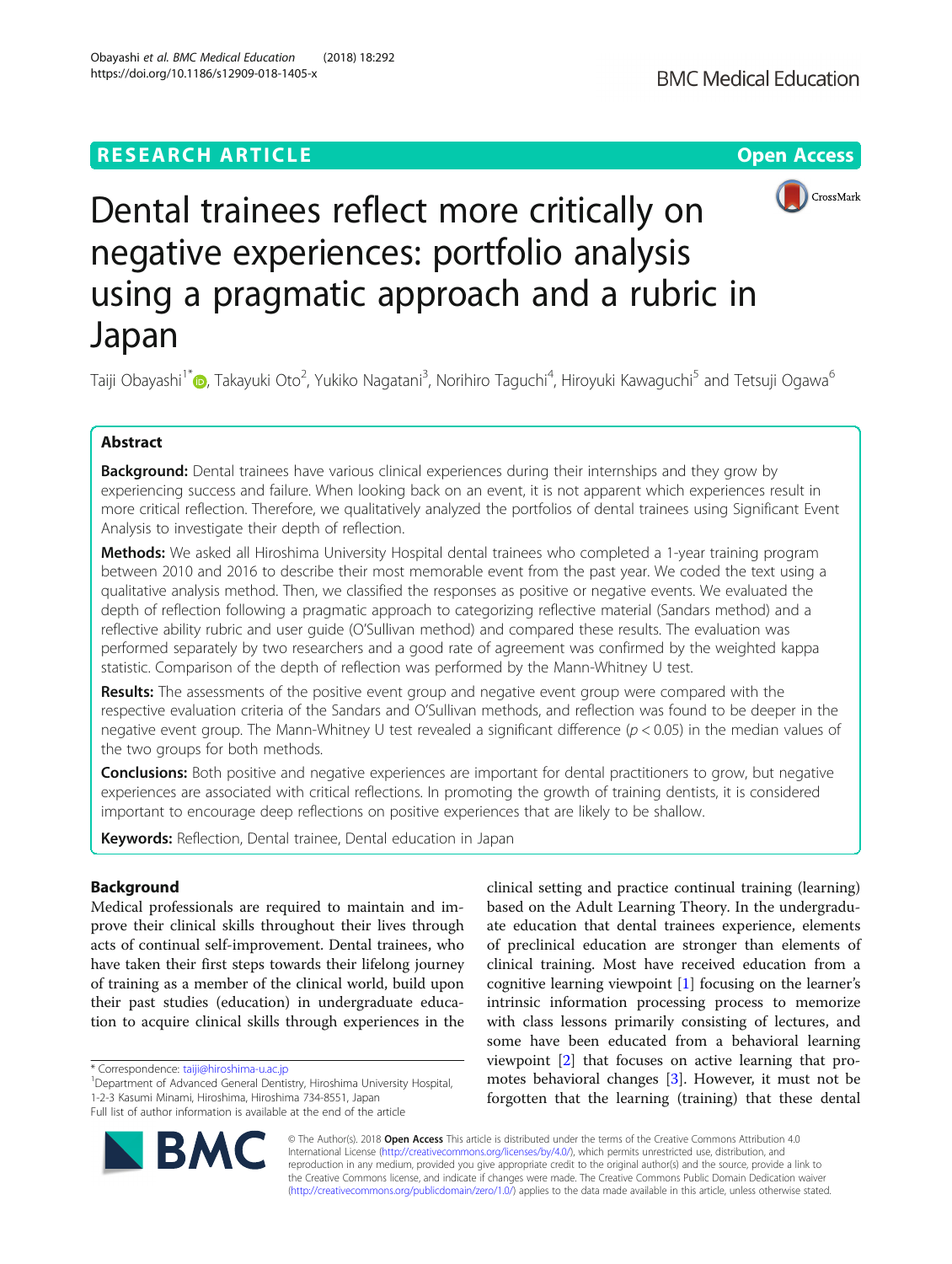trainees will undergo through clinical experiences in the lifelong journey of training will mainly consist of the constructivist learning viewpoint [\[4](#page-6-0), [5\]](#page-6-0) of learning through reflection amidst interactions with society (experience pertaining to skills and encounters) [\[6](#page-6-0)–[8](#page-6-0)] and the legitimate peripheral participation learning viewpoint [[9,](#page-6-0) [10\]](#page-6-0) of learning through collaboration with others as a member of the clinical setting, rather than the aforementioned cognitive and behavioral learning viewpoint [[11\]](#page-6-0). The legitimate peripheral participation learning viewpoint is a learning viewpoint in which novices who at first can be positioned only in the periphery in workplaces and other social settings come to participate appropriately through learning from senior members and other means and come to acquire a position as a full member of that community.

As a reflective practitioner, medical professionals require the ability to reflect in order to maintain continual self-improvement [\[12](#page-6-0), [13\]](#page-6-0). Knowledge accumulation and the cognitive placement of meaning (constructivist learning viewpoint) through reflection after action promotes reflection for the next action, and this leads to the self-improvement for acquiring, maintaining, and improving clinical skills  $[14, 15]$  $[14, 15]$  $[14, 15]$  $[14, 15]$ . This is the continuation of reflective practice. By undergoing a specific experience and reflectively observing this experience, one makes a generalization within him/herself ("generalization" here refers to meticulously creating "my theory" that is understood only by oneself rather than a concept that is generally understood). "My theory" refers to clinical pearls, techniques, one's own standards and similar factors. This "my theory" is put into practice and the individual undergoes a new experience and subsequently reflects on this experience, and the cycle repeats. Many unexpected events are encountered in clinical settings, and there are things that an individual cannot deal with using his or her present "my theory." However, a person cannot run away from a situation simply because it is unexpected. Doctors mobilize their accumulated knowledge and experiences and attempt to somehow get through the situation. The series of reflections performed to do this is called "reflection in action." Looking back on the situation after it has ended is called "reflection on action," and a new "my theory" is derived from that reflection. The crucial point is how the experience was interpreted and what kind of information was gained through the experience, rather than the experience itself [[16](#page-6-0)]. In other words, even if multiple people undergo the exact same experience, the learning and subsequent actions differ if the interpretation of the experience differs [[17](#page-6-0)]. As described, experience and learning are concepts that are linked closely and cannot be separated [\[18\]](#page-6-0), and reflection plays a key role within this process. On the other hand, Moon, who developed a method to analyze and evaluate the depth of reflection from the level and content of critical thinking, reported that critical reflections are closely tied to the acquisition and fostering of clinical skills [\[19\]](#page-6-0). Critical reflection as defined by Moon is demonstrating "an awareness that action and events are not only located within and explicable by multiple perspectives, but are located in and influenced by multiple historical and socio-political contexts." This is strongly associated with expanding the range of and enriching "my theory" and the depth of reflection.

The importance of reflection has been increasing in medical education, and Sandars stated that reflection is an essential aspect of medical education [[20\]](#page-6-0). Onishi et al. proposed a method from a learning strategy viewpoint to promote reflection by introducing Significant Event Analysis (SEA) [[21\]](#page-6-0). With regard to reflection in medical education, prior studies have shown that that Reflective ability scores are higher in students who are provided critical reflection guidelines in advance [\[22](#page-6-0)], online reflection writing accompanying feedback improves resident learning [\[23\]](#page-6-0), and feedback from close relatives and non-medical professionals has positive effects on reflection in medical students' portfolios [\[24](#page-6-0)]. Furthermore, students who exhibit unprofessional behavior have low reflective ability [[25\]](#page-6-0).

The training environment of dental trainees affects reflective ability scores [[26](#page-6-0)], and reflective practice interventions in medical care have huge advantages for individual learners, such as making relationships favorable with instructors [[27\]](#page-6-0). Therefore, the Hiroshima University Hospital [[28](#page-6-0)] uses a portfolio for structural reflection as a systematic training tool for postgraduate clinical training for dentists.

In this study, to develop an educational approach and assessment index of critical and deep reflection abilities, we investigated the aspects of reflection in dental trainees who took their first steps towards becoming a medical professional using a portfolio (SEA).

# Methods

Three-hundred and thirty-three dental trainees at Hiroshima University Hospital from FY2010 to FY2016 were asked at the end of the 1-year training (immediately following the graduation ceremony) to reflect on the past year and describe the most memorable event. An A4-size paper was distributed with the question "What was the most memorable event from this past year? Please describe it in your own words below. You can choose to write about anything. There is no word limit. Please describe the event so that it is easy for us to understand why you specifically chose to write about this event." Although this was conducted after graduation, the trainees were reassured verbally that the questionnaire response would not affect their training evaluation at all and will not be used for purposes other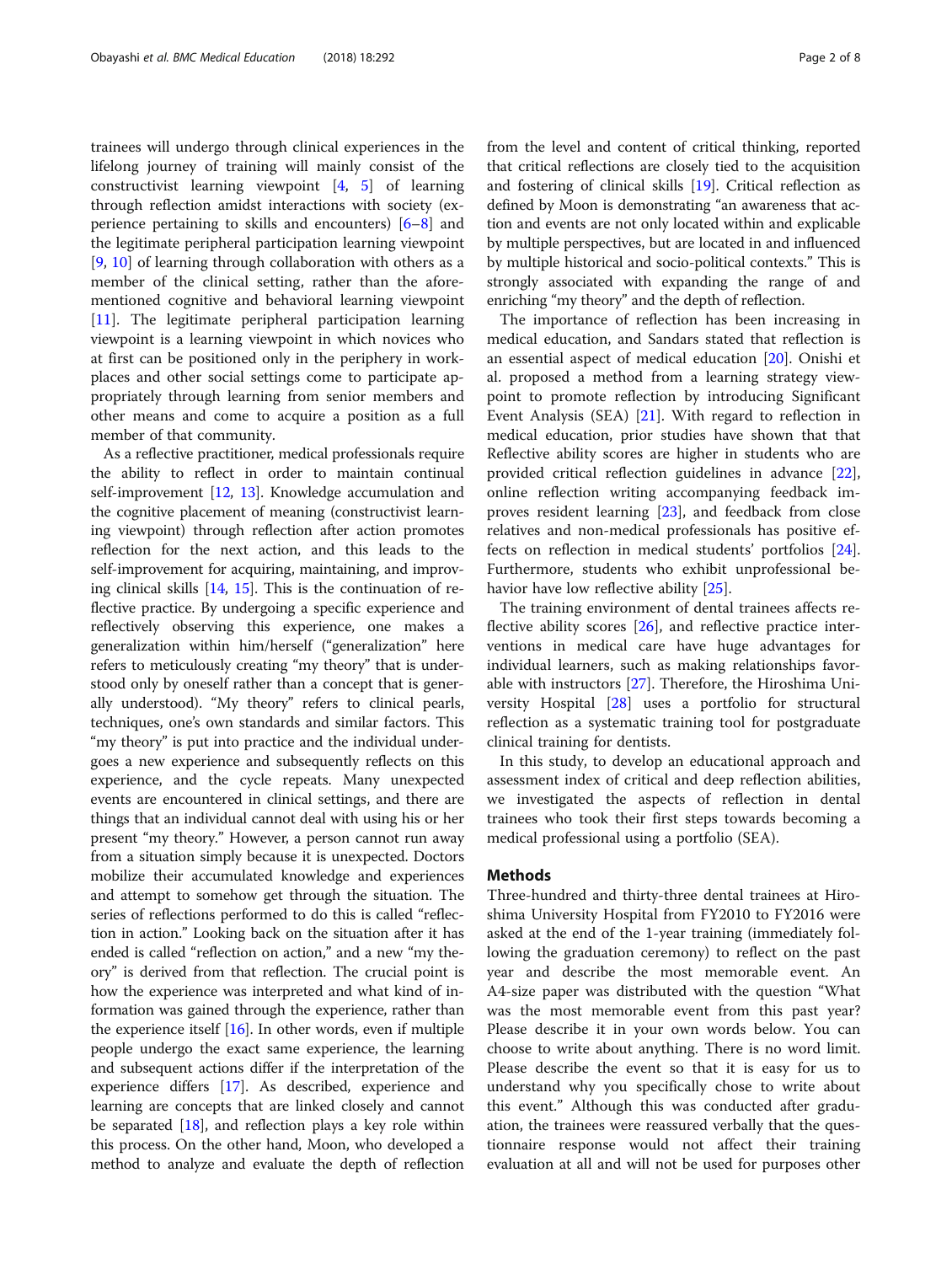than research. The questionnaire was collected on the same day. The 7 years of data were coded using Steps for Coding and Theorization [[29,](#page-6-0) [30\]](#page-7-0), and concepts were categorized based on the obtained themes and constructs, storyline, and theoretical descriptions. Furthermore, these were categorized into positive events (PE group), negative events (NE group), and neutral events. PE corresponded to descriptions of a happy event, and NE corresponded to a sad or tough event.

The evaluation of a portfolio containing qualitative data requires a different approach than traditional quantitative methods, and the use of rubrics is known to be effective [[31](#page-7-0)]. The depth of reflection was evaluated with the Sandars method [\[20](#page-6-0)] and the O'Sullivan method [[32\]](#page-7-0). The former classifies the depth of reflection into six categories (Grade A through F) and is scored in one-point increments from 0 points for Grade F with the shallowest reflection to 5 points for Grade A with the deepest reflection. For the latter classification, the original point system (0 points for the shallowest reflection and 6 points for the deepest reflection) was used. The Sandars method is a modified version of Moon's four-level assessment [\[19](#page-6-0)] and is evaluated on six levels for enhanced practicality (Table 1). The criteria are more specific in the modified version than in Moon's assessment and are easier to use. On the other hand, the modified version has features in which descriptions involving decisions are scored high even if personal interpretation dictates the decision. O'Sullivan's method uses a seven-level assessment and is an amended version of the scoring schema that was used at the Centre for Medical Education at the University of Dundee for evaluating reflection of a portfolio (Table 2). The rubric, which specifies the scoring criteria, detailed criteria, and example sentences for each level, was created based on multiple psychometric studies. A study on reflection that used this rubric has been reported [[23](#page-6-0)], demonstrating its reliability and validity. The scoring criteria are easy to

Table 1 Scores of Reflection Measured by the Sandars method

| Score         | Scoring Guidelines                                                                                                                                                                                                                                                   |  |  |  |  |
|---------------|----------------------------------------------------------------------------------------------------------------------------------------------------------------------------------------------------------------------------------------------------------------------|--|--|--|--|
|               | $0 - (Grade F)$ Describing an event $-$ poor description of an event.                                                                                                                                                                                                |  |  |  |  |
|               | 1 - (Grade E) Describing an event – repeating the details of an event<br>without offering any interpretation.                                                                                                                                                        |  |  |  |  |
|               | 2 - (Grade D) Describing an event – recognising that something is<br>important but not explaining why.                                                                                                                                                               |  |  |  |  |
|               | 3 - (Grade C) Describing an event – recognising how it affects your<br>feelings, attitudes and beliefs and/or questioning what<br>has been learnt and comparing it to previous experience.                                                                           |  |  |  |  |
| 4 - (Grade B) | Involves judgement – what went well, or less well and why.                                                                                                                                                                                                           |  |  |  |  |
| 5 - (Grade A) | Experiencing an event(s) has changed, or confirmed, how<br>you experience an event(s). You may wish to change<br>how you respond to similar event(s in the future. You<br>provide an explanation, including references to other<br>literature, eg articles or books. |  |  |  |  |

| Level          | Reflection Performance                                                                  |
|----------------|-----------------------------------------------------------------------------------------|
| $\Omega$       | Does not respond to the assignment                                                      |
| $\mathbf{1}$   | Describes without reflecting                                                            |
| $\mathfrak{D}$ | Does not justify lessons learned                                                        |
| 3              | Provides limited justification of lessons learned                                       |
| $\overline{4}$ | Includes evidence of lessons learned                                                    |
| 5              | Analyzes factors from experience                                                        |
| 6              | Integrates previous experience with current<br>events and data to inform further action |

understand. Specifically, to attain Level 4 or greater, outside evidence is required. For Level 5, descriptions of a past experience are necessary in addition to meeting Level 4 criteria. Level 6 must meet the criteria for Level 5 and also describe plans for the future. Naturally, due to the requirement of outside evidence, the assessment would remain at Level 3 if it only includes personal evaluations, even if past experiences are referenced and the cause of the event and solutions are described in depth. In this study, both methods were used with consideration of the features of each evaluation method and to verify the assessment from various perspectives.

The evaluation was performed by two researchers, and a satisfactory inter-rater agreement was confirmed with weighted kappa statistics (weighted  $\kappa > 0.8$ ). After verifying the homogeneity of dispersion with the Siegel-Tukey test [[33](#page-7-0)], the depth of reflection was compared between the PE group and NE group with the Mann-Whitney U test (two- tailed test). This study was approved by the Hiroshima University Epidemiological Studies Ethics Committee.

# Results

The survey collection rate was 42/43 in FY2010, 52/55 in FY 2011, 51/54 in FY2012, 38/48 in FY2013, 43/49 in FY2014, 48/49 in FY2015, and 34/36 in FY2016. The collection rate was low in FY2013 because seven individuals were absent from the graduation ceremony. Based on qualitative analysis over the 7-year study period, 152 (45.6%) trainees were categorized into the PE group, 72 (21.6%) in the NE group, and 109 (32.7%) in the neutral group. The neutral group gave responses that could not be categorized as either positive events or negative events, and were excluded from the analysis. The results from the Mann-Whitney U test are shown in Table [3.](#page-3-0)

The PE group and NE group were compared each year and overall (all 7 years) with the two types of evaluation criteria. The results showed that the medians for the PE and NE groups were significantly different in all Mann-Whitney U tests using both the Sandars method and O'Sullivan method. The frequency distributions of the depth of reflection in the PE group and NE group over the 7-year period are shown in Figs. [1](#page-3-0) and [2](#page-4-0).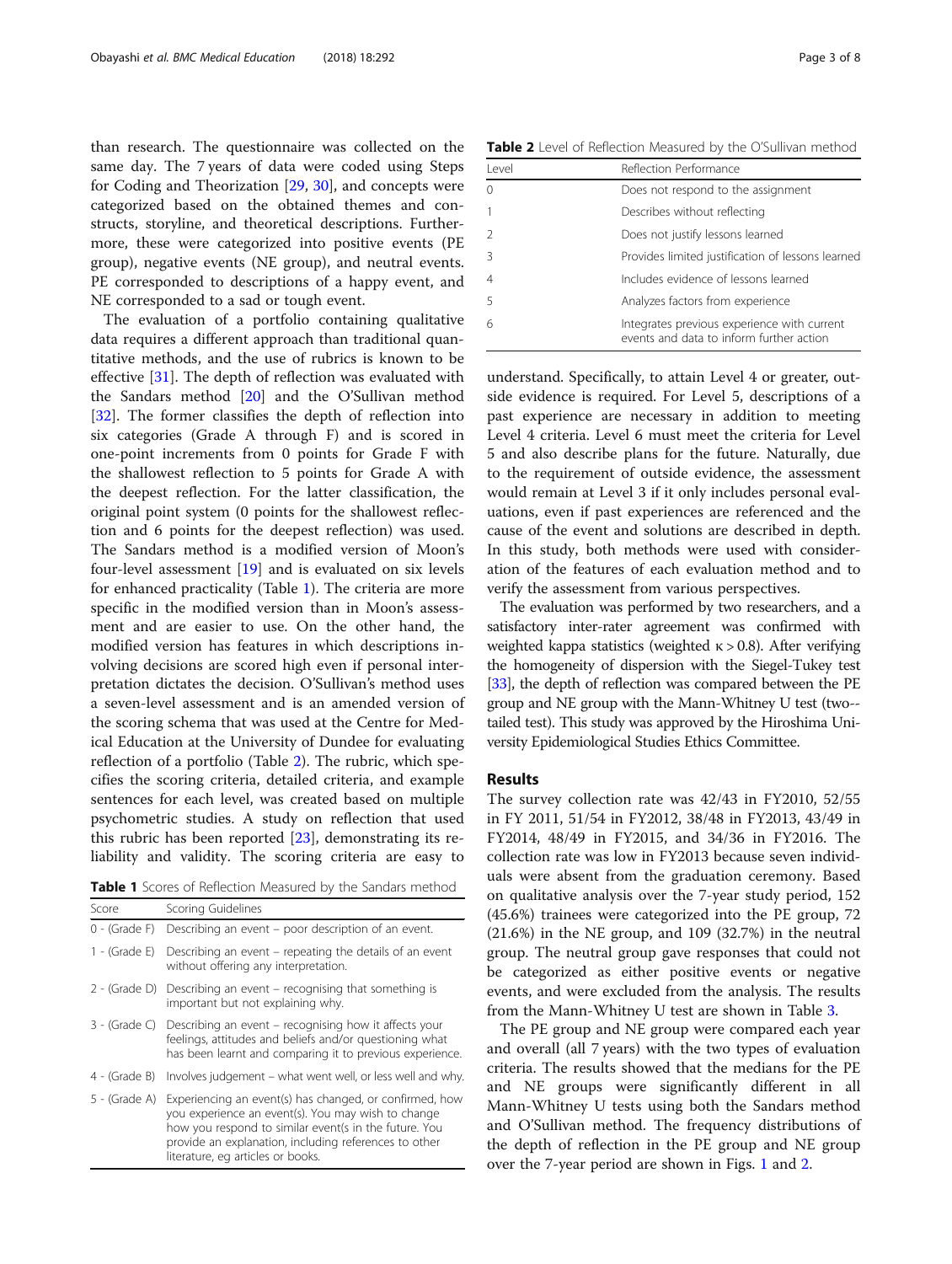|              | Sandars method    |                |                |                |                |        |                |                |  |  |
|--------------|-------------------|----------------|----------------|----------------|----------------|--------|----------------|----------------|--|--|
|              | 2010              | 2011           | 2012           | 2013           | 2014           | 2015   | 2016           | Overall        |  |  |
| PE group (n) | 19                | 32             | 29             | 18             | 23             | 20     | 11             | 152            |  |  |
| NE group (n) | 5                 | 16             | 19             | 6              | 12             | 6      | 8              | 72             |  |  |
| PE (median)  | $\overline{2}$    | $\overline{2}$ | $\overline{2}$ | $\overline{2}$ |                | 1.5    | 1              | $\overline{2}$ |  |  |
| NE (median)  | 3                 | 3              | 3              | 3              | 2              | 2.5    | $\overline{2}$ | 2.5            |  |  |
| U-value      | 19                | 163.5          | 180            | 22             | 52             | 29.5   | 14             | 3063.5         |  |  |
| $P$ -value   | 0.0439            | 0.0354         | 0.0357         | 0.033          | 0.0008         | 0.0478 | 0.0037         | p < 0.0001     |  |  |
|              | O'Sullivan method |                |                |                |                |        |                |                |  |  |
|              | 2010              | 2011           | 2012           | 2013           | 2014           | 2015   | 2016           | Overall        |  |  |
| PE group(n)  | 19                | 32             | 29             | 18             | 23             | 20     | 11             | 152            |  |  |
| NE group (n) | 5                 | 16             | 19             | 6              | 12             | 6      | 8              | 72             |  |  |
| PE (median)  |                   | $\overline{2}$ | $\overline{2}$ |                |                |        |                | $\mathbf{1}$   |  |  |
| NE (median)  | 3                 | 3              | $\overline{3}$ | 3              | $\overline{2}$ | 3      | $\overline{2}$ | 3              |  |  |
| U-value      | 14                | 117            | 135            | 15             | 70             | 27     | 19.5           | 2660           |  |  |
| $P$ -value   | 0.012             | 0.002          | 0.001          | 0.007          | 0.012          | 0.0307 | 0.013          | p < 0.001      |  |  |

<span id="page-3-0"></span>Table 3 Results of the Mann-Whitney U test between the PE group and NE group

PE: positive event; NE: negative event; n: number of people, median: median depth of reflection per person. Overall includes data from all 7 years

Below are examples of an SEA classified in the PE group.

"The first patient I saw in the general internal medicine department was my first opportunity to provide treatment as a dentist, but the patient wanted new partial dentures. …It was the first time I had made partial dentures. As I did this my heart was thumping inside, but I studied with the feeling of "I can do this" and 1 week later we talked about making the dentures. It took some time, but after they were made the patient said "They're better than the ones I have now!" I remember his name and I remember his face. He left a real impression. At that time I felt for the first time that I had become a dentist. I was happy and that night had some drinks. Why write that? Simply because I was happy. That experience gave me confidence. I thought that hard work would be rewarded and the feeling would be conveyed."

This is a typical example classified in the PE group. Events where things went well are described, but there is no comparison with past experiences and there is no description of why things went well.

Now, here is an example of an SEA classified in the NE group.

"I made a perforation when performing a lower right molar pulpectomy. I had a certain amount of experience with pulpectomy in the past, and so I was a little overconfident in my ability to perform it. There were many reasons for the perforation, including that an isolated tooth was leaning quite mesially to the tooth axis, that there was significant caries in the cervical portion of the tooth and it was difficult to see the relationship with the floor of the pulp chamber, that I did not fully grasp the anatomical characteristics of the molars, that the target

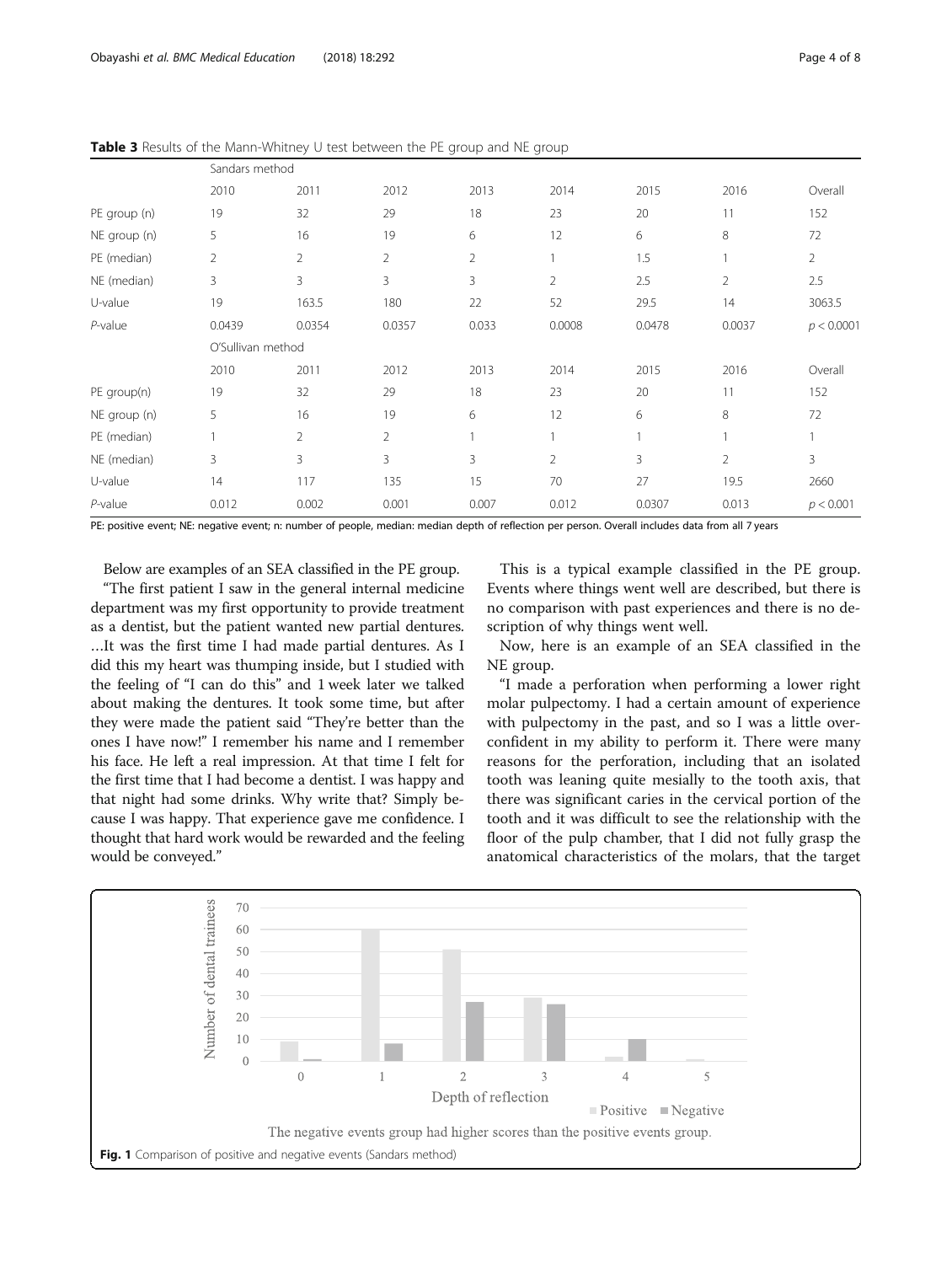<span id="page-4-0"></span>

line could not be completely set when looking at X-ray images and inside the oral cavity, and that I did not ask the advising doctor to confirm the procedure midway, but it is an event that has really stuck with me. I wanted to study so that it would never happen again."

This individual reflects from the point of view that there were multiple causes for this failure. This is a typical example of the deep reflection seen in the NE group.

Examples of SEA data concept classification results are shown below.

PE Group.

"Patient satisfaction leads to professional descriptions".

"Self-improvement is rewarded in clinical practice".

"Trust from a respected advising doctor model".

"Joy of working together with colleagues who have diverse backgrounds,"

NE Group.

"Regret arising from underdeveloped clinical skills".

"Fate of medical care providers is to be in a position to know life expectancies".

"Advising doctor-resident relationship could not be built,"

# **Discussion**

This study analyzed a questionnaire that was distributed immediately after a training completion ceremony. The questionnaire asked certified trainees to reflect on the past year of training and describe a memorable event. In all 7 years, more trainees described a PE than a NE, and this may have been due to their awareness of starting a new life in a new environment from the new fiscal year. For example, it has been reported previously in a psychological study that an individual's successful experience becomes a source of motivation to continue actions [[34](#page-7-0)] and it has also been shown that employment is an important category as a turning point in young adulthood for the future [\[35](#page-7-0)].

Comparing the depth of reflection between the PE group and NE group, it was revealed that the reflection was significantly deeper in the NE group than PE group in all years using either evaluation method. This finding corroborates the hypothesis that dental trainees may reflect on a negative event more deeply than a positive event [[36\]](#page-7-0). This hypothesis was obtained in an analysis of questionnaires from dental trainees at the authors' hospital in 2011. The questionnaire clarified aspects of reflection at a midpoint in training and showed that while equal numbers of people described negative events and positive events, reflection was significantly deeper in the NE group than in the PE group.

Here, we will discuss the reflections on PE and NE experiences. Previous studies on reflection in the behavior sciences and psychology fields primarily pertained to NE experiences because reflection on successful experiences is not effective for self-growth [[37](#page-7-0)]. For example, Sitkin stated the importance of "strategic small losses," a design for loss and failure promotion in an organization [[38](#page-7-0)]. However, several studies on the importance of reflecting on a PE experience emerged this century. Ellis and Davidi asked Israeli army soldiers to reflect on training tasks [[39](#page-7-0)]. Half of the soldiers were asked to reflect on failures while the other half were asked to reflect on both successes and failures. When the performance improvement was compared between the two groups, the latter group had better training task performance than the former group. Based on these findings, Tsumagari stated that "to improve human behavior and performance, it is indispensable not only to analyze the cause of failure, but also to clarify the factors for success and to acquire the principles of success" [\[34](#page-7-0)]. Moreover, it has been reported that the mental stability gained through analyzing a successful experience facilitates and eases the analysis of failed experiences [[40](#page-7-0)], indicating that not only the reflection of failed experience, but also the reflection of successful experience, plays an essential role in personal growth.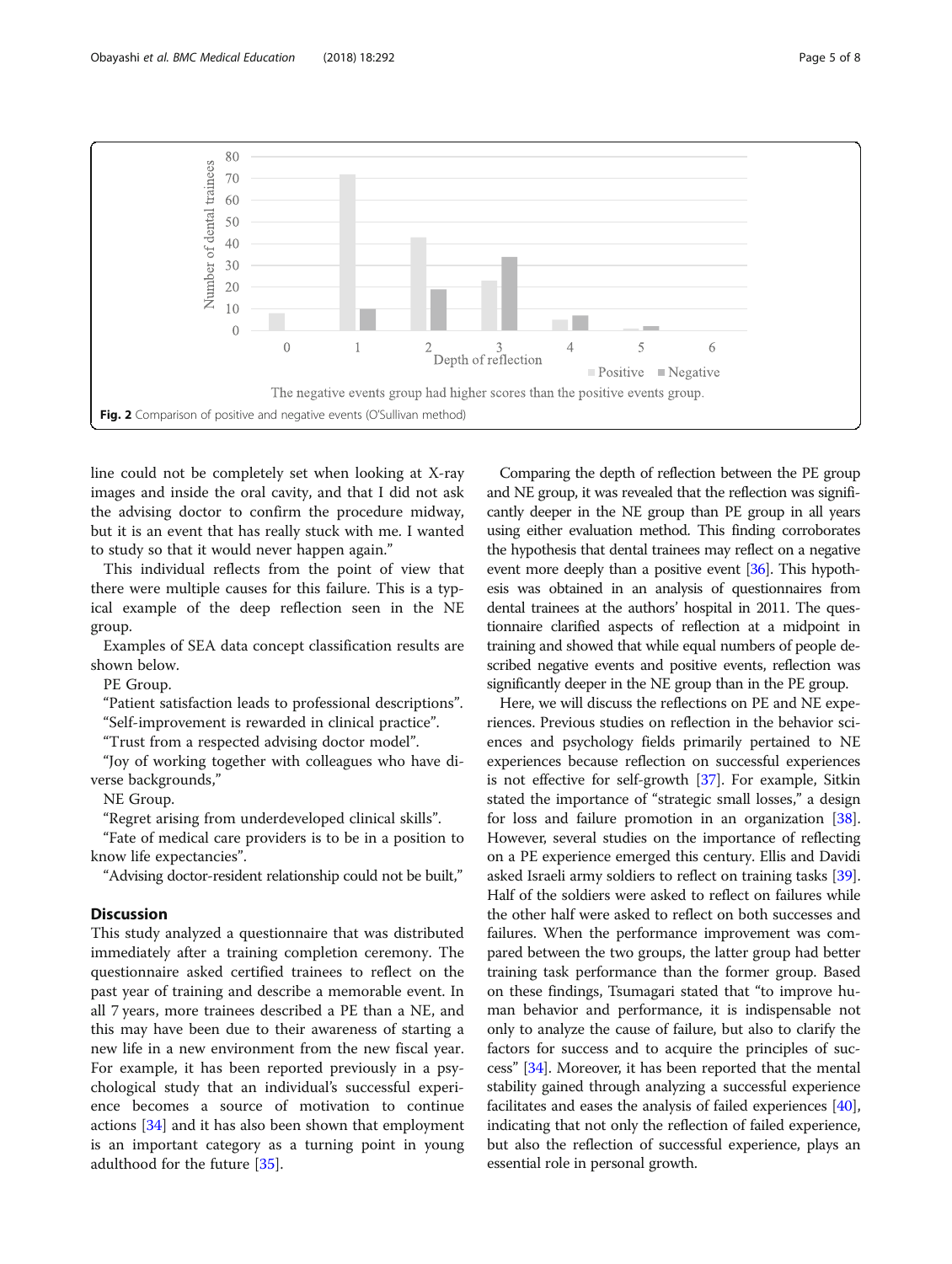The results of these previous studies and those of the present study were compared. With regard to the importance of NE experiences, the finding of the present study that reflection was deeper with NE experiences than with PE experiences supports results of earlier studies in the twentieth century of the importance of NE experiences. However, considering the results of studies in recent years that successful experiences play an important background role when people reflect back on experiences of failure, attention needs to be directed to the result of this study that reflection in PE experiences is shallow. Analysis of shallow successful experiences is, put simply, typically along the lines of "I don't really know why things went well, but I'm glad they did." However, the true mental stability obtained from success may be based less on the simple joy of succeeding and more on the joy obtained from reflection with analysis of why things went well and what was different from the past that led to success, which allows experiences of failure to be analyzed while maintaining a sense of confidence.

The frequency of PE and NE was found to be a PE:NE ratio of about 2:1, but past studies have also shown the possibility of effects from the mental stability produced by the analyses of successful experiences [\[40](#page-7-0)]. That is, when describing an event that remained in one's mind the most over a year, it seems that most people prioritized the mental stability obtained from describing PE experiences rather than recalling a bitter experience by analyzing and writing about an NE experience.

Two methods were used in this study, but as mentioned in the Methods section, each of these evaluation methods has its own characteristics. Even so, the results were the same. This shows that in evaluations with either set of characteristics, reflections on NE experiences are shown to be deeper than those on PE experiences. This is thought to produce added value in terms of increasing the reliability of the results of this study.

This study showed that the reflections of dental trainees are deeper in NE experiences than in PE experiences, indicating the importance of encouraging deep reflections of PE experiences, which tend to be reflected in a shallow manner, for the promotion of growth in dental trainees. The reconstruction of knowledge requires self-examination of the knowledge and experience that an individual already possesses, but this process can become more profound by interacting with others [\[41](#page-7-0)]. Thus, the facilitation of structural reflections through conversations between dental trainees or between dental trainees and supervisors as well as coaching skills that are used in the business field are considered to be effective. Coaching is the process of equipping the other person with the knowledge and skills needed to achieve goals and encouraging behaviors in working toward those goals through repeated conversations. For many of

those skills, the process of developing and working toward goals oneself is supported and stimulated, and these things are thought to have much in common with encouraging reflection [[42](#page-7-0)].

Both PE and NE experiences are essential in the growth process and it is important to promote deeper and more critical reflection on PE experiences that are easy to gloss over to foster the clinical abilities of dental trainees. We would like to propose using a showcase portfolio (a portfolio consisting of best work chosen by trainees themselves) [[43\]](#page-7-0) in the final stage of an initial clinical training program, in which trainees present one case each of PE and NE corresponding to the "most outstanding result" and "most disappointing result" and the entire group discusses why each case turned out as it did. Prior to the start of training, the rubric should be disclosed and explained, and having students write their portfolios may help to deepen their reflection. If it is difficult to disclose and explain the rubric, simply giving advice such as "write your descriptions while comparing with past experiences" is also acceptable, since even that can be training that encourages deep reflection. We believe that the results of this study can help to develop educational methods and evaluation indicators of critical refinement ability in the future. Previous studies have reported that reflections on the portfolio evaluations of students who exhibited unprofessional behavior are shallower than those of other students [\[26\]](#page-6-0), and we think that the depth of reflections are related to outcomes.

# Limitations of this study

To clarify the principles of the aspects of reflection in clinical dental trainees at Hiroshima University Hospital, this study investigated the depth of reflection of PE experiences and NE experiences in a limited study population without accounting for various factors.

In general, research methods are roughly divided into quantitative and qualitative studies. In this study, we used SEA, a quantitative method of scoring qualitative data, for comparisons. However, the categorization of PE and NE were completed qualitatively. Because the question in this study relates to the elucidation of the essence and basic principles of reflection, it is difficult and unsuitable to conduct the analysis with a quantitative method alone, and a qualitative method is appropriate from an interpretivist perspective [\[44\]](#page-7-0). Therefore, the generalizability is limited, and while the directionality indicated by this study may not be applicable in general, it was suggested based on the principles of analogy [[45](#page-7-0)] that similar occurrences as the present study findings may be taking place in institutions with a comparable environment.

The data used in this study were obtained immediately after the training completion ceremony, and therefore, the possibility that the mood at that time affected the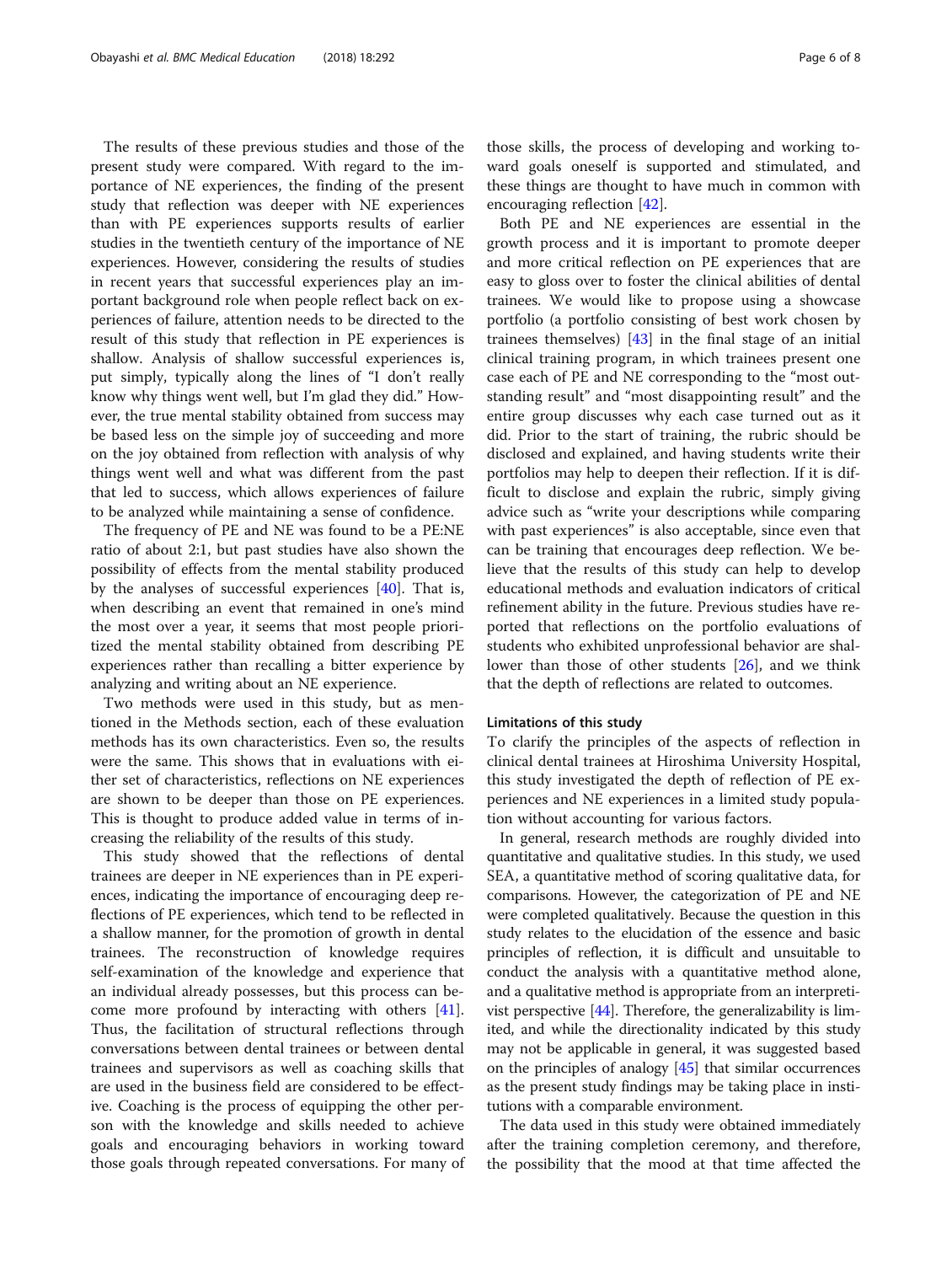<span id="page-6-0"></span>content of the responses cannot be ruled out. However, the graduation ceremony at our hospital is very businesslike and in addition to the data for this study, other administrative documents were also completed, and so the effects are thought to be very limited.

# Conclusions

We examined the portfolios (SEA) of dental trainees at Hiroshima University Hospital from FY2010 to FY2016 and found that dental trainees reflected more critically on NE experiences than PE experiences.

#### Abbreviations

NE: Negative event; PE: Positive event; SEA: Significant Event Analysis

### Acknowledgements

We are grateful to the dental trainees who willingly participated in this study and shared their experiences with us. We also thank all of the staff members at the General Dentistry Department of Hiroshima University Hospital.

#### Funding

None.

## Availability of data and materials

The datasets used and/or analyzed during the current study are available from the corresponding author on reasonable request.

# Authors' contributions

All authors (TaiO, TakO, YN, NT, HK and TeO) were involved in the research design, data collection and analysis of this study. TaiO and TeO were involved in the main data analysis and developed the study concept. TakO, YN, NT and HK evaluated the credibility of the data analysis. TaiO worked substantially on writing the manuscript, and all authors revised and approved the final version of the paper.

#### Ethics approval and consent to participate

This study was approved by the Hiroshima University Epidemiological Studies Ethics Committee. Written informed consent was obtained from all dental trainees enrolled in this study. Before collecting portfolio data, all participants were informed that their comments would be kept anonymous and used for research purposes only.

### Consent for publication

Not applicable.

#### Competing interests

The authors declare that they have no competing interests.

# Publisher's Note

Springer Nature remains neutral with regard to jurisdictional claims in published maps and institutional affiliations.

## Author details

<sup>1</sup>Department of Advanced General Dentistry, Hiroshima University Hospital, 1-2-3 Kasumi Minami, Hiroshima, Hiroshima 734-8551, Japan. <sup>2</sup>Department of General Dental Practices, Kagoshima University Hospital, 8-35-1 Sakuragaoka, Kagoshima, Kagoshima 890-8544, Japan. <sup>3</sup>Dental Hygiene Section, Clinical Support Department, Hiroshima University Hospital, 1-2-3 Kasumi Minami, Hiroshima, Hiroshima 734-8551, Japan. <sup>4</sup>Department of Dental Education, Graduate School of Medical and Dental Sciences, Kagoshima University, 8-35-1 Sakuragaoka, Kagoshima, Kagoshima 890-8544, Japan. <sup>5</sup>Department of Advanced General Dentistry, Hiroshima University Hospital, 1-2-3 Kasumi Minami, Hiroshima, Hiroshima 734-8551, Japan. <sup>6</sup>Graduate School of Letters, Hiroshima University, 1-2-3 Kagamiyama, Higashi-Hiroshima, Hiroshima 739-8522, Japan.

# Received: 24 March 2018 Accepted: 26 November 2018 Published online: 04 December 2018

#### References

- 1. Bednar AK, Cunningham D, Duffy RM, Perry JD. Theory into practice: how do we link? In: Anglin G, editor. Instructional technology: past, present and future. 2nd ed. Englewood: libraries unlimited; 1995. p. 100–12.
- 2. Watson JB. Psychology as the behaviorist views it. Psychol Rev. 1913;20(2): 158–77.
- 3. Koschmann T. Theory and practice of an emerging paradigm. Mahwah: Laurence Erlbaum Associates; 1996. p. 1–25.
- 4. Brewer WF. Theoretical issues in reading comprehension. Hillsdale: Lawrence Eribaum Assoc., Inc.: 1980.
- 5. Ausubel DP, Novak JD, Hanesian H. Educational psychology: a cognitive view. New York: Holt, Rinehart & Winston; 1968.
- 6. Lewin K. Field theory in social science: selected theoretical papers. Cartwright D. New York: Harper & Brothers; 1951. p. 346.
- 7. Dewey J. Experience and education: the Kappa Delta phi lecture series. Toronto: Collier Books; 1938.
- 8. Kolb DA. Experiential learning: experience as the source of learning and development. Englewood Cliffs: Prentice-Hall; 1984. p. 20–38.
- Lave J, Wenger E. Situated learning: legitimate peripheral participation. Cambridge: Cambridge University Press; 1991.
- 10. Matsumoto D. Situated learning and adult education (in Japanese). Annu Rep Graduate School of Education Tohoku Univ. 2006;55(1):219–32.
- 11. Taguchi N, Ogawa T. How do students learn? –toward learner-centred dental education– (in Japanese). J Jpn Dent Educ Assoc. 2009;25(1):3–14.
- 12. Konoo T, Mataki S, Fujisaki K, Onishi H, Ogawa T, Onizuka C, et al. Establishment of professional education in bachelor degree of dental education (in Japanese). J Jpn Dent Educ Assoc. 2013;29(1):63–74.
- 13. Ohbu S. Medical professionalism: an overview (in Japanese). J Kyoto Pref Univ Med. 2011;120:395–402.
- 14. Miller GE. The assessment of clinical skills/competence/performance. Acad Med. 1990;65(9):S63–7.
- 15. Schön DA. The reflective practitioner: how professionals think in action (Vol. 5126). New York: Basic Books; 1983. p. 337.
- 16. Matsuo M. Learning from experience (in Japanese). Tokyo: Dobunkan Shuppan, Ltd.; 2006. p. 62.
- 17. Dixon NM. The organizational learning cycle: how we can learn collectively. Hampshire: Gower Publishing, Ltd.; 1999.
- 18. Beard C, Wilson JP. The power of experiential learning: a handbook for trainers and educators. Herndon: Stylus Publishing; 2002.
- 19. Moon JA.A Handbook of Reflective and Experiential Learning. Theory and practice. London: Routledge; 2004. p. 97.
- 20. Sandars J. The use of reflection in medical education: AMEE guide no. 44. Med Teach. 2009;31(8):685–95.
- 21. Onishi H, Nishigori H, Fujinuma Y, Motomura K. Significant event analysis: a teaching method for professionalism of physicians (in Japanese). Jpn J Family Pract. 2008;14(1):4–11.
- 22. Aronson L, Niehaus B, Hill-Sakurai L, Lai C, O'Sullivan PS. A comparison of two methods of teaching reflective ability in year 3 medical students. Med Educ. 2012;46(8):807–14.
- 23. Kind T, Goldman E, Fratantoni K, Wiedermann BL, Agrawal D, Coddington D. Learning to deliver care in a medical home: a qualitative analysis of residents' reflections on practice. Clin Pediatr. 2014;53(7):658–65.
- 24. Chiu YT, Lee KL, Ho MJ. Effects of feedback from near-peers and nonmedical professionals on portfolio use. Med Educ. 2014;48(5):539–40.
- 25. Hoffman LA. An exploration of reflective writing and self-assessments to explain professionalism lapses among medical students. In: PhD thesis; Indiana Univ; 2014.
- 26. Oto T, Obayashi T, Taguchi N, Ogawa T. Study of factors related to the reflection abilities of dental trainees. Eur J Dent Educ. 2017;21(1):13–6.
- 27. Mann K, Gordon J, MacLeod A. Reflection and reflective practice in health professions education: a systematic review. Adv Health Sci Educ. 2009;14(4):595.
- 28. Taguchi N, Ogawa T, Tanaka Y, Sasahara H, Shirai K, Yoshino H, et al. Establishment of active learning strategy in postgraduate clinical training course -standardization and individualization- (in Japanese). J Jpn Dent Educ Assoc. 2005;21(2):196–204.
- 29. Otani T. "SCAT" a qualitative analysis method by four-step coding: easy startable and small scale data applicable process of theorization (in Japanese). Bulletin of the graduate School of Education and Human Development (educational sciences). Nagoya Univ. 2008;54(2):27–44.